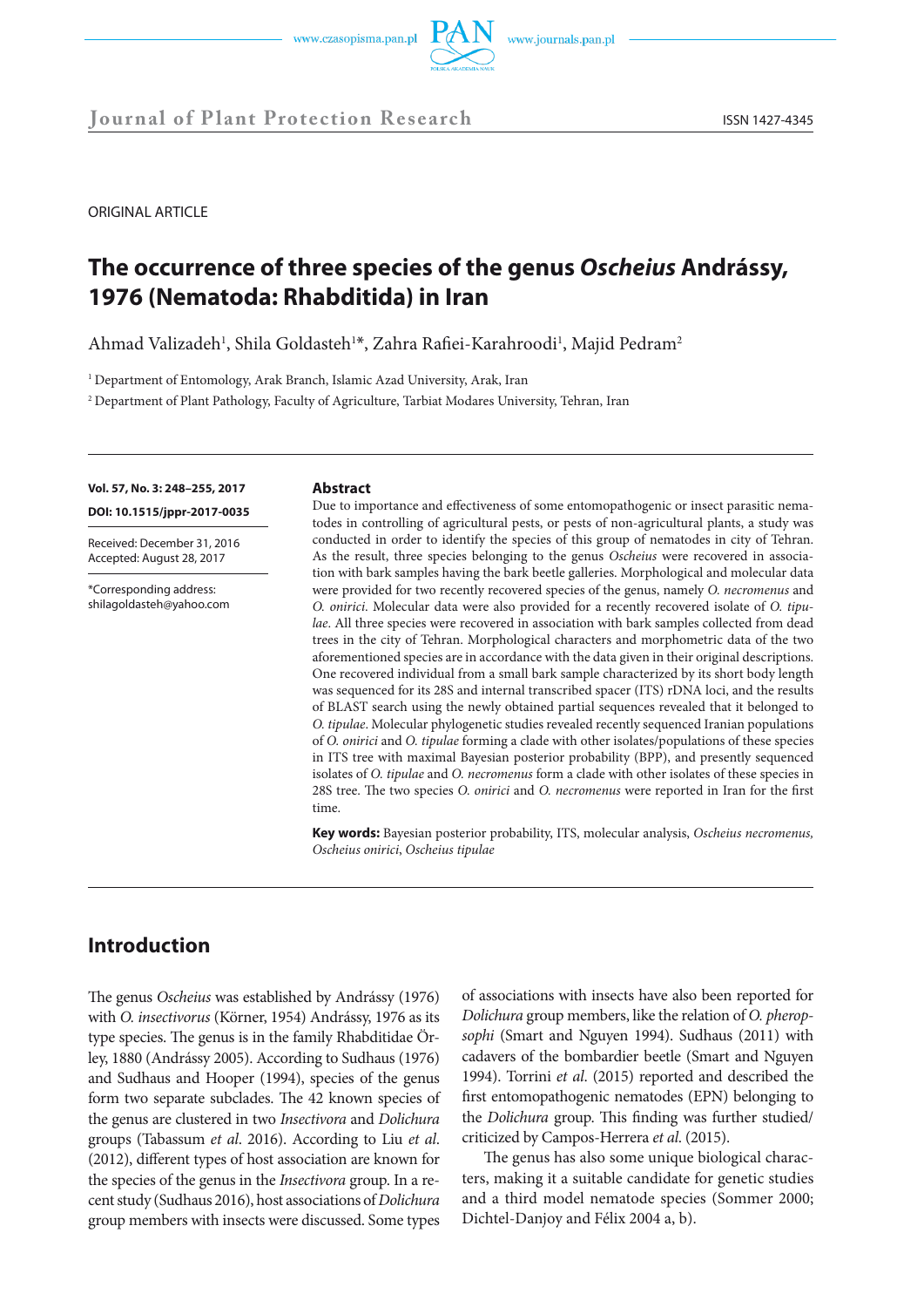PA

Several nematodes associated with the bark of dead or dying trees having beetle galleries or recovered from organic material in Iran have been recently described (Pedram *et al*. 2011, 2012; Atighi *et al*. 2012; Aliramaji *et al*. 2014a, b, 2015; Ghaemi *et al*. 2015; Miraeiz *et al*. 2015; Alvani *et al*. 2016). In a short report, Hassani- -Kakhaki *et al*. (2012) reported the species *O. tipulae* (Lam and Webster 1971) in Iran. However, no morphological and/or morphometric data were provided for the recovered population. Occurrence of the species *O. rugaoensis* (Zhang *et al*. 2012) in Iran was reported by Darsouei *et al*. (2014). Just recently, Torrini *et al*. (2016) used molecular data of an Iranian isolate of *O. tipulae* in their phylogenetic analysis of several isolates of the species from several geographic regions. Recently, a study by Shahabi *et al*. (2016) was carried out on some free-living nematodes of northern Iran. During our recent samplings, some specimens belonging to three species of the genus *Oscheius* were recovered from the city of Tehran. The present study aims to perform morphological and molecular studies on recovered populations of two species *O. necromenus* (Sudhaus and Schulte 1989) and *O. onirici* Torrini, Mazza, Carletti, Benvenuti, Roversi, Fanelli, De Luca, Troccoli & Tarasco, 2015 and to characterize the single individual of *O. tipulae* with its molecular data. The two former species were reported in Iran for the first time and molecular data were provided for the recovered isolate of *O. tipulae*.

### **Materials and Methods**

### **Sampling, extracting, mounting and taxonomy**

Wood and bark samples were collected in the city of Tehran. Nematodes were extracted from bark samples having bark beetle galleries using the tray method (Whitehead and Hemming 1965). Nematodes were heat-killed by adding boiling 4% formalin solution, transferred to anhydrous glycerin according to De Grisse (1969), mounted on permanent slides and examined using a Nikon Eclipse E600 light microscope. Photographs were taken using an Olympus DP72 digital camera attached to an Olympus BX51 microscope powered with differential interference contrast (DIC).

Morphological characters and morphometric data, given in original descriptions and the data given by Tabassum *et al*. (2016), were used for morphological identification.

### **DNA extracting, PCR and sequencing**

DNA was extracted from single individuals using the proteinase K method of Soleymanzadeh *et al*. (2016) or according to Pedram *et al*. (2015). In the first method, a single nematode individual was transferred to an Eppendorf tube containing  $1 \mu l$  proteinase K (Cinna-Gen, Tehran) (10 mg · ml<sup>-1</sup>) and 49 µl of extraction buffer [worm lysis buffer, *cf*. Williams *et al.* (1992]; containing: 50 mM KCl, 10 mM Tris-Cl pH 8.3, 2.5 mM  $MgCl_2$ , 0.45% NP40, and 0.45% Tween 20, frozen at –80ºC (20 min), followed by incubation at  $65^{\circ}$ C (2 h) and then at 95 $^{\circ}$ C (10 min). DNA samples were stored at –20°C until used as polymerase chain reaction (PCR) templates.

PCR was carried out in a total volume of 30 µl (19.2 µl distilled water, 3 µl  $10\times$  PCR buffer, 0.6 µl 10 mM dNTP mixture, 1.2  $\mu$ 1 50 mM MgCl<sub>2</sub>, 1.2  $\mu$ 1 of each primer (10 pmol  $\cdot \mu l^{-1}$ ), 0.6  $\mu l$  of Taq DNA polymerase (5 unit  $\cdot \mu l^{-1}$ , CinnaGen, Tehran, Iran) and 3 µl of DNA template). The thermal cycling program for amplifying three genomic fragments [18S rDNA, 28S rDNA D2/D3 and internal transcribed spacer (ITS)] was as follows: denaturation at 95°C for 4 min, followed by 32 cycles of denaturation at 94°C for 30 s, annealing at 55°C for 40 s, and extension at 72°C for 80 s. A final extension was performed at 72°C for 10 min. Primers for amplification of 28S rDNA D2/D3 were forward primer D2A (5´-ACAA GTACCGTGAGGGAAAGT-3´) and reverse primer D3B (5´-TGCGAAGGAACCAGCTACTA-3´) (Nunn 1992). A combination of the primers TW81 (5´-GTTTCCGTAGGTGAACCTGC-3´) (forward) and AB28 (5´-ATATGCTTAAGTTCAGCGGGT-3´) (reverse) (Joyce *et al*. 1994) and 5.8SM5 (5´-GG CGCAATGTGCATTCGA-3´) (Zheng *et al*. 2000) were used for amplifying the ITS fragment. The PCR products were sequenced in both directions using the same primers with an ABI 3730XL sequencer (Applied Biosystems) at Macrogen (Seoul, South Korea). Newly obtained sequences of the studied species were deposited in GenBank (accession numbers: KY366261 and KY366262 for partial ITS sequences of *O. onirici* and *O. tipulae* and KY366263 and KY366264 for partial 28S rDAN D2/D3 sequence of *O. tipulae* and *O. necromenus* respectively).

### **Phylogenetic analysis**

The newly obtained ITS and 28S rDNA D2/D3 sequences of the recovered populations were compared with those of other nematode species available in Gen-Bank using the BLAST homology search program. The ITS rDNA sequences of 20 species/isolates of the genus *Oscheius* and one outgroup species (accession numbers and full species names in Fig. 1) and 27 sequences of species/isolates of 28S rDNA D2/D3 belonging to the genus *Oscheius*, some unidentified rhabditid taxa and one outgroup species (accession numbers and full species names in Fig. 2) were aligned using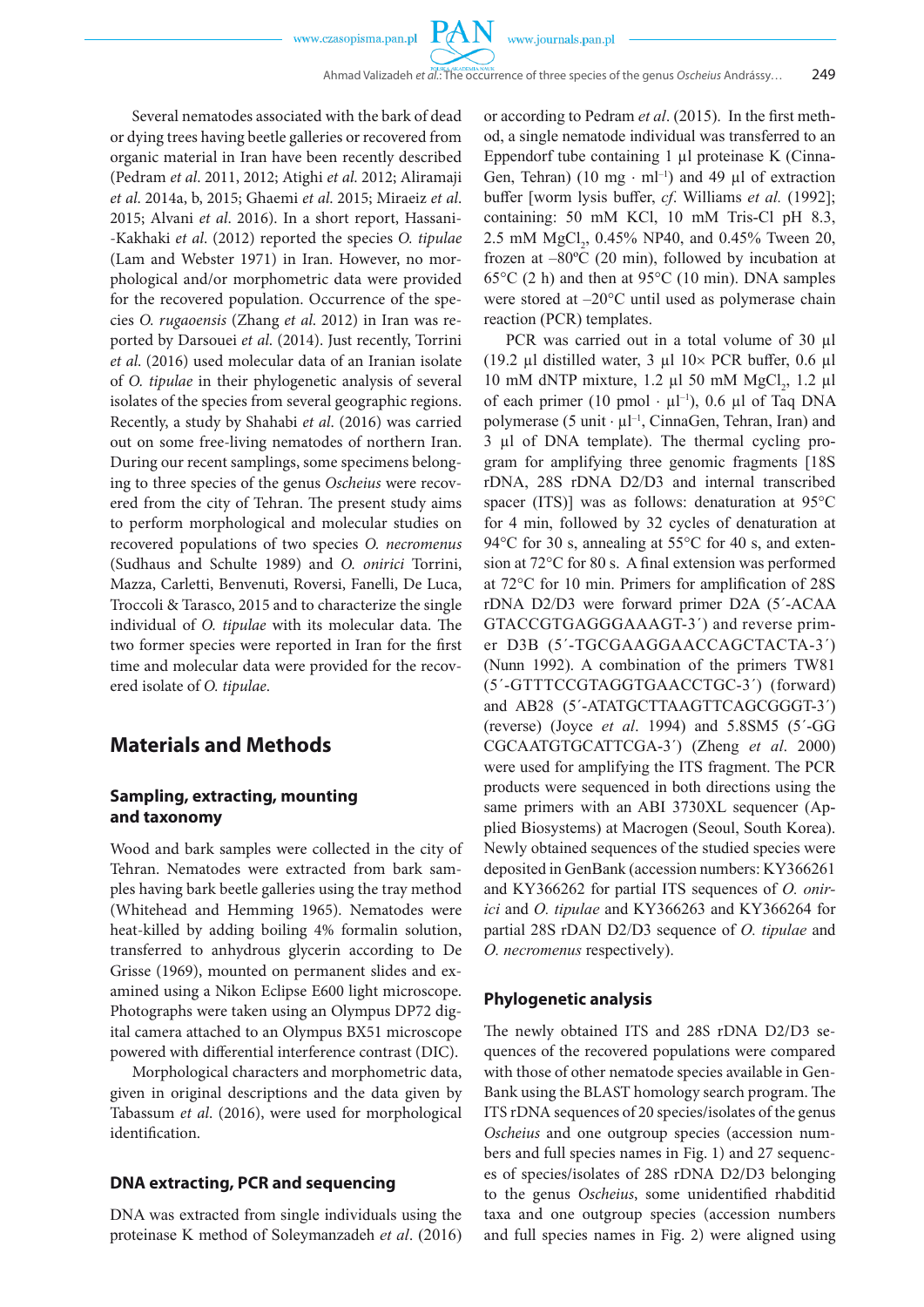







**Fig. 2.** Bayesian tree inferred under the HKY + G model using 28S rDNA D2/D3 fragments of *Oscheius* spp*.* Posterior probability values exceeding 50% are given on appropriate clades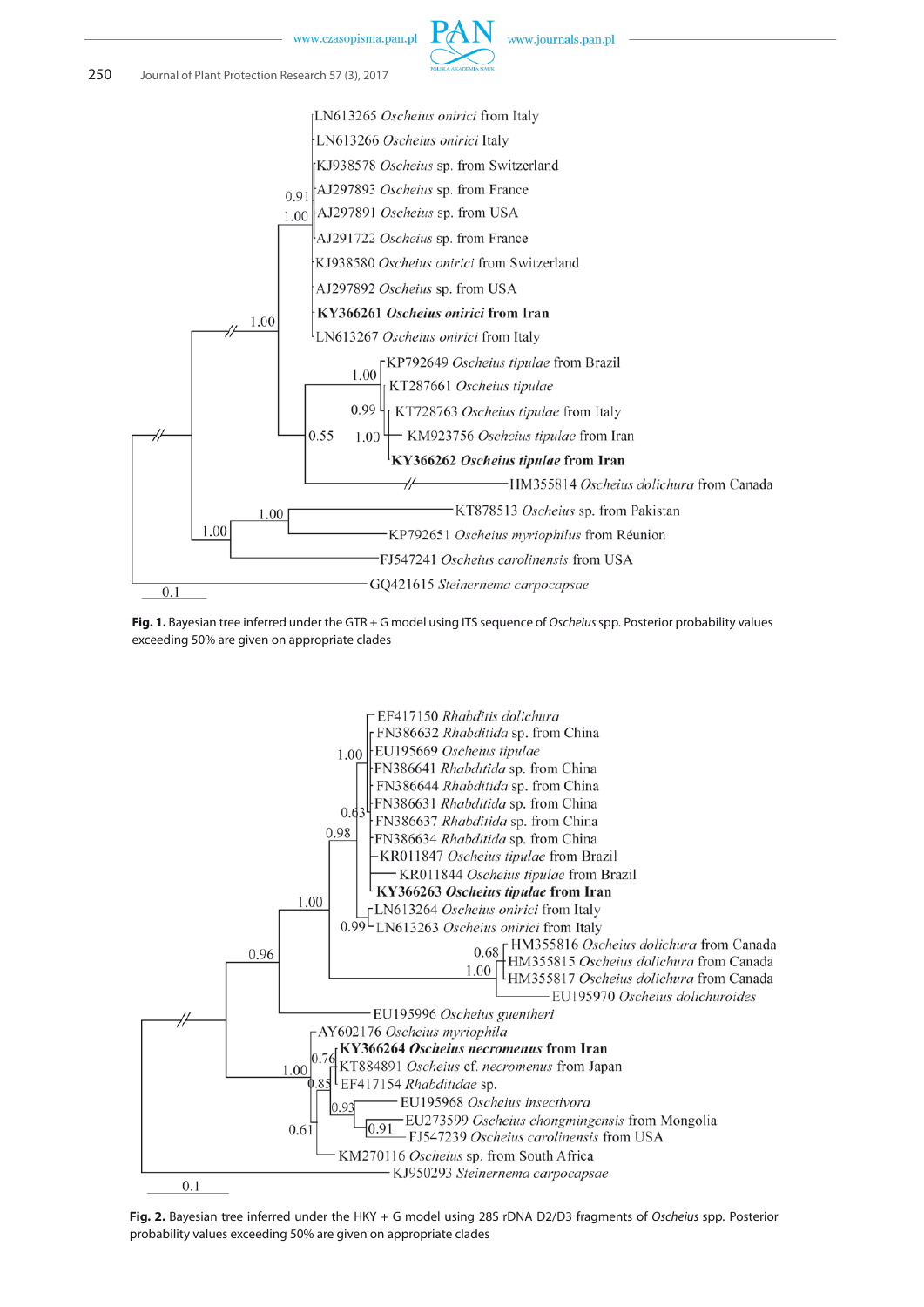MUSCLE (Edgar 2004) as implemented in MEGA6 (Tamura *et al*. 2013). The online version of Gblocks 0.91b (Castresana 2000) was used to eliminate ambiguous parts of the alignment, with all three options for a less stringent selection (http://molevol.cmima.csic. es/castresana/Gblocks\_server.html). The most appropriate model of nucleotide substitution was selected using the Akaike information criterion in MrModeltest 2 (Nylander 2004). The general time reversible model including gamma distribution for rates across sites (GTR + G) was selected for 28S and a Hasegawa-Kishino-Yano model including gamma distribution for rates across sites  $(HKY + G)$  was selected for ITS dataset. Bayesian inference (BI) was performed using MrBayes v3.1.2 (Ronquist and Huelsenbeck 2003) running the chains for one million generations. After discarding burn-in samples, the remaining samples were retained for further analyses. The Markov chain Monte Carlo (MCMC) method within a Bayesian framework was used to estimate the posterior probabilities of the phylogenetic trees (Larget and Simon 1999) using the 50% majority rule. Burn-in was determined upon stabilization of log likelihood using TRACER v1.5 (Drummond and Rambaut 2007). For both ITS and 28S datasets, the species *Steinernema carpocapsae* (Weiser, 1955) Wouts *et al*. (1982) was used as outgroup taxon. The resultant tree files were visualised using Dendroscope V.3.2.8 (Huson and Scornavacca 2012) and re-drawn in CorelDRAW software version 16.

# **Results and Discussion**

### *Oscheius necromenus* **(Sudhaus and Schulte 1989)**

This species was recovered from bark samples of dead grapevine trees in the Yaftabad region, Tehran. Morphological characters and morphometric data of this population are in full agreement with the data given in the original description of the species and the morphometric data ranges given by Tabassum *et al*. (2016) (Fig. 3, Table 1). This species is new for Iran's nematode fauna.

### *Oscheius onirici* **Torrini, Mazza, Carletti, Benvenuti, Roversi, Fanelli, De Luca, Troccoli & Tarasco, 2015**

The presently studied population of this species was in association with galleries on bark samples of *Pinus eldarica* trees in the Lavizan region, Tehran. No morphological or morphometric differences were observed between the presently studied population and the original data given by Torrini *et al*. (2015) (Fig. 4,

| Table 1. Morphometric data of two species Oscheius oniric and  |
|----------------------------------------------------------------|
| O. necromenus recovered in the present study. All measurements |
| are in um and in the form mean±SD (range)                      |

| Measurements    | O. necromenus                    | O. onirici                         |
|-----------------|----------------------------------|------------------------------------|
| N               | 10 $22$                          | 8Q                                 |
| L               | 1189±193<br>$(958 - 1580)$       | 728.5±102.0<br>$(506 - 842)$       |
| a               | $17.2 + 3.2$<br>$(13.6 - 24.8)$  | $30.4 \pm 14.3$<br>$(16.2 - 49.5)$ |
| b               | $6.8 + 1.1$<br>$(5.1 - 8.5)$     | $5.8 + 0.9$<br>$(4.4 - 6.7)$       |
| C               | $11.3 \pm 2.7$<br>$(8.0 - 15.5)$ | $9.9 + 1.2$<br>$(8.1 - 11.5)$      |
| $\mathsf{C}'$   | $4.7 \pm 1.5$<br>$(2.4 - 7.0)$   | $5.3 \pm 1.2$<br>$(3.9 - 6.7)$     |
| V               | $49.5 \pm 3.5$<br>$(41.4 - 523)$ | 49.0±1.1<br>$(47.6 - 5032)$        |
| Stoma           | 15±2<br>$(13 - 18)$              | $15.0 \pm 1.2$<br>$(13 - 17)$      |
| Pharynx         | 177.0±17.5<br>$(143 - 193)$      | $125 + 12$<br>$(113 - 152)$        |
| Head-vulva      | 587.5±104.5<br>$(467 - 817)$     | 373.0±29.5<br>$(330 - 423)$        |
| Head-anus       | 1081±199<br>$(853 - 1478)$       | 682±48<br>$(608 - 755)$            |
| Body width      | 72±21<br>$(49 - 116)$            | $28.5 \pm 12.5$<br>$(15 - 48)$     |
| Anal body width | $25.0 \pm 7.8$<br>$(16-42)$      | $14.5 \pm 2.7$<br>$(12 - 20)$      |
| Tail            | 108±13.5<br>$(91 - 127)$         | 78.0±10.3<br>$(61 - 88)$           |

N – number of individuals, L – body length, a – body length/body width, b – body length/length of pharynx, c – body length/tail length, c' – tail length/ body width at anus level, V – anterior end to vulva  $\times$  100/body length

Table 1). This is the first report of this species occurring in Iran.

### *Oscheius tipulae* **(Lam and Webster 1971)**

Only one specimen of this species was recovered (a damaged female, not suitable for rearing on Nutrient Agar plates) from a bark sample. Its small body size prompted us to sequence it for both 28S rDNA D2/ D3 and ITS fragments. The results confirmed that it belongs to *O. tipulae*.

### **Molecular phylogenetic relationships**

Sequencings of ITS rDNA of *O. onirici* and *O. tipulae* yielded single fragments of 495 and 754 nt, respectively. The size of 28S rDNA D2/D3 fragments of *O. necromenus* and *O. tipulae* was 610 and 599 nt.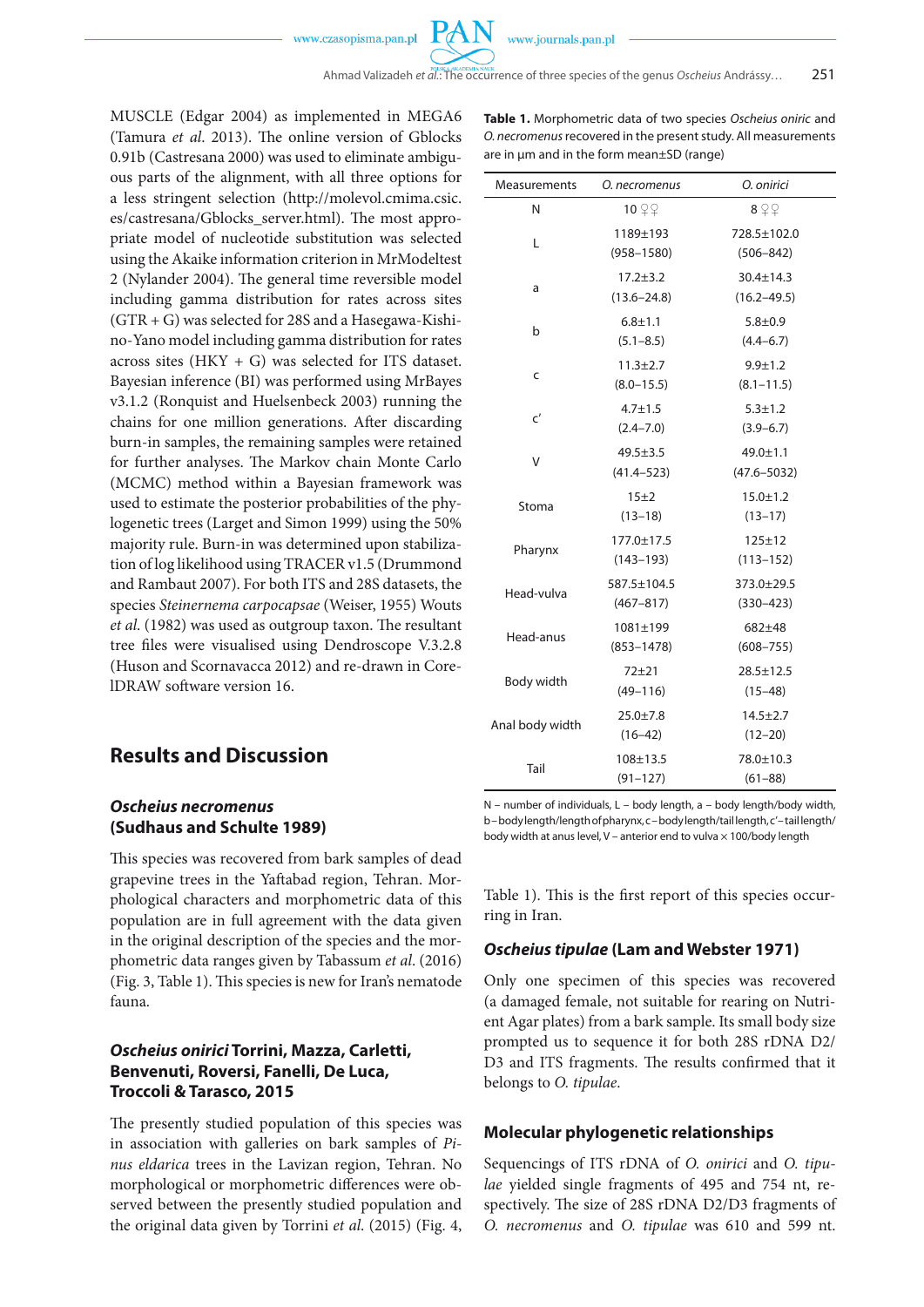



**Fig. 3.** Iranian population of *Oscheius necromenus*; A–D, F – female, E – male: A – anterior region, B – vagina, C – pharyngeal bulb, D – tail, E – cloacal region, F – juveniles inside the body of the female (scale bars: A, C,  $D = 10 \mu m$ , the rest = 20  $\mu m$ )



**Fig. 4.** Iranian population of *Oscheius onirici* – female: A – anterior region, B – pharynx, C – vulval region, D – tail (scale bars =  $10 \mu m$ )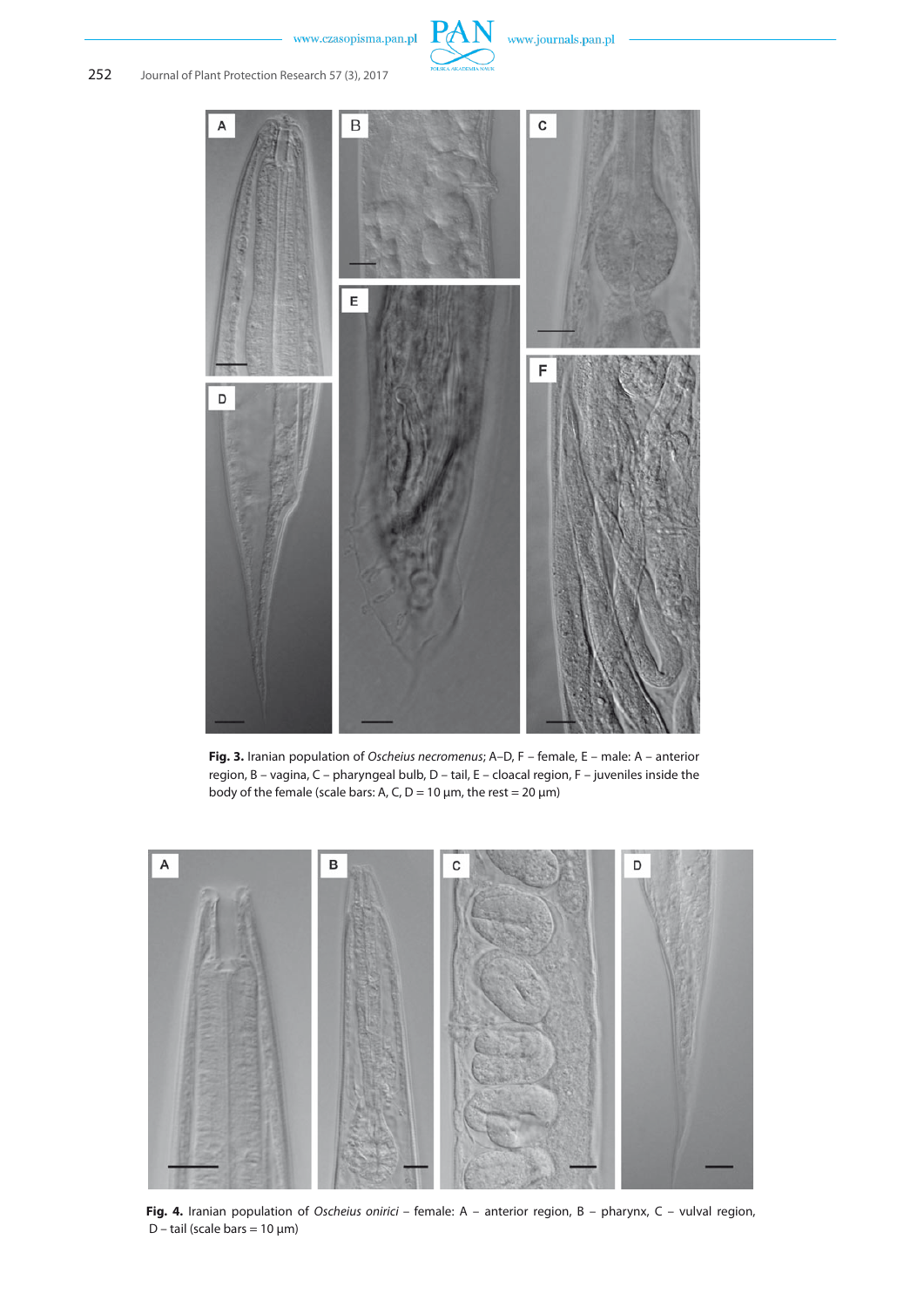**PAN** 

Blast search using newly obtained ITS and 28S rDNA sequences of the sequenced isolate of *O. tipulae* revealed that the ITS sequence has 99–100% identity with the available ITS sequences of the species in the database. Blast search using 28S rDNA D2/D3 fragment yielded the same result. Blast search using partial ITS sequence of Iranian isolate of *O. onirici* revealed that the sequence has 100% identity with the ITS sequences of the species provided in its original description and sequences of other isolates deposited in GenBank. The 28S rDNA D2/ D3 sequence of *O. necromenus* had 100% identity with an isolate of the species deposited in the database (accession number: KT884891). For reconstructing the ITS tree, a total number of 20 sequences of species/isolates of the genus *Oscheius* and one outgroup taxon (*Steinernema carpocapsae*, GQ421615) were used. Figure 4 presents the tree inferred using the aforementioned dataset. In this tree, the Iranian isolate of *O. tipulae* formed a clade with other isolates of the species with maximal BPP. The Iranian isolate of *O. onirici* also formed a fully supported monophyletic group with other isolates of the species. In 28S tree, sequences of 27 species/isolates of *Oscheius* spp. including one outgroup species (*S.carpocapsae*, KJ950293) were used. The Iranian isolate of the species that was sequenced in the present study formed a clade with other isolates of the species and some other unidentified species/isolates (most probably belonging to *O. tipulae*). The Iranian isolate of the species *O. necromenus* was recovered and sequenced while the present study also formed a clade with a sequence labelled as *O.* cf. *necromenus* (accession number: KT884891) number and one unidentified isolate, probably belonging to this species.

In this study three species belonging to the genus *Oscheious* were recovered from the city of Tehran. From the recovered species, the species *O. necromenus* belongs to the *Insectivora* group, and two other species belong to the *Dolichura* group. As Campos-Herrera *et al*. (2015) cited, there are true entomopathogenic forms in the former group, making them suitable biocontrol agents against soil-dwelling pests, harmful for agricultural crops and natural ecosystems. The entomopathogenicity of the species in the *Dolichura* group however needs further studies for confirmation (Campos-Herrera *et al*. 2015). Recovery of three species of the genus from Tehran suggests that it is possible to have higher species diversity of the genus *Oscheius* in Iran, and needs further research and extensive samplings. The potential of some tentative endemic entomopathogenic forms in controlling endemic agricultural pests is another issue, and could be tested using endemic entomopathogenic strains.

In the present study, two species *O. onirici* and *O. necromenus* were characterized with their morphological and molecular data, however, the species

*O. tipulae* was successfully characterized with molecular sequences of two genomic fragments. The usefulness of molecular data to distinguish this species from its closely related forms has already been documented by Félix *et al*. (2001).

#### **Acknowledgements**

We appreciate the kind help of Prof. Marie-Anne Félix (Institute of Biology of the Ecole Normale Supérieure) and Dr. Raquel Campos-Herrera (Universidade do Algarve, Portugal).

#### **References**

- Aliramaji F., Pourjam E., Atighi M.R., Pedram M. 2014a. *Devibursaphelenchus kheirii* sp. n. (Nematoda: Ektaphelenchinae) from Iran with remarks on *Devibursaphelenchus* Kakuliya, 1967. Nematology 16 (9): 1069–1078. DOI: https://doi.org/10.1163/15685411-00002833
- Aliramaji F., Pourjam E., Atighi M.R., Roshan-Bakhsh A., Ye W., Pedram M. 2014b. Description of *Ektaphelenchoides poinari* sp. n. (Nematoda: Ektaphelenchinae) from Iran with compendium of the valid species of the genus Ektaphelenchoides Baujard, 1984. Russian Journal of Nematology 22: 11–22.
- Aliramaji F., Pourjam E., Karegar A., Atighi M.R., Pedram M. 2015. Description of *Ektaphelenchoides caspiensis* n. sp. (Nematoda: Ektaphelenchinae) from Iran. Nematology 17 (2): 169–177. DOI: https://doi.org/10.1163/15685411- 00002862
- Alvani S., Mahdikhani-Moghadam E., Giblin-Davis R.M., Pedram M. 2016. Description of *Ektaphelenchus berbericus* n. sp. (Rhabditida: Ektaphelenchinae) from eastern Iran. Nematology 18 (9): 1063–1077. DOI: https://doi. org/10.1163/15685411-00003015
- Andrássy I. 1976. Evolution as a Basis for the Systematization of Nematodes. Pitman Publishing, Budapest, London, San Fransisco, 288 pp.
- Andrássy I. 2005. Free Living Nematodes of Hungary. Vol. 1: Nematoda errantia. Hungarian Natural History Museum, Budapest, 495 pp.
- Atighi M.R., Pourjam E., Pedram M., Ye W., Robbins R.T. 2012. Molecular and morphological characterization of *Ektaphelenchoides kelardashtensis* sp. n. (Nematoda: Ektaphelenchinae) from northern Iran. Russian Journal of Nematology 21: 23–30.
- Campos-Herrera R., Půža V., Jaffuel G., Blanco-Pérez R., Čepulyte-Rakauskiene R., Turlings T. 2015. Unraveling the intraguild competition between *Oscheius* spp. nematodes and entomopathogenic nematodes: implications for their natural distribution in Swiss agricultural soils. Journal of Invertebrate Pathology 132: 216–227. DOI: https://doi. org/10.1016/j.jip.2015.10.007
- Castresana J. 2000. Selection of conserved blocks from multiple alignments for their use in phylogenetic analysis. Molecular Biology and Evolution  $17(4)$ : 540–552. DOI: https://doi. org/10.1093/oxfordjournals.molbev.a026334
- Darsouei R., Karimi J., Shokoohi E. 2014. *Oscheius rugaoensis* and *Pristionchus maupasi*, two new records of entomophilic nematodes from Iran. Russian Journal of Nematology 22 (2): 141–55.
- De Grisse A.T. 1969. Redescription ou modifications de quelques techniques utilisées dans l'étude des nematodes phytoparasitaires. [Redescription or modification of some techniques used in the study of phytoparasitic nematodes]. Mededelingen Faculteit Landbouwwetenschappen Rijksuniversiteit Gent 34: 351–369. (in French)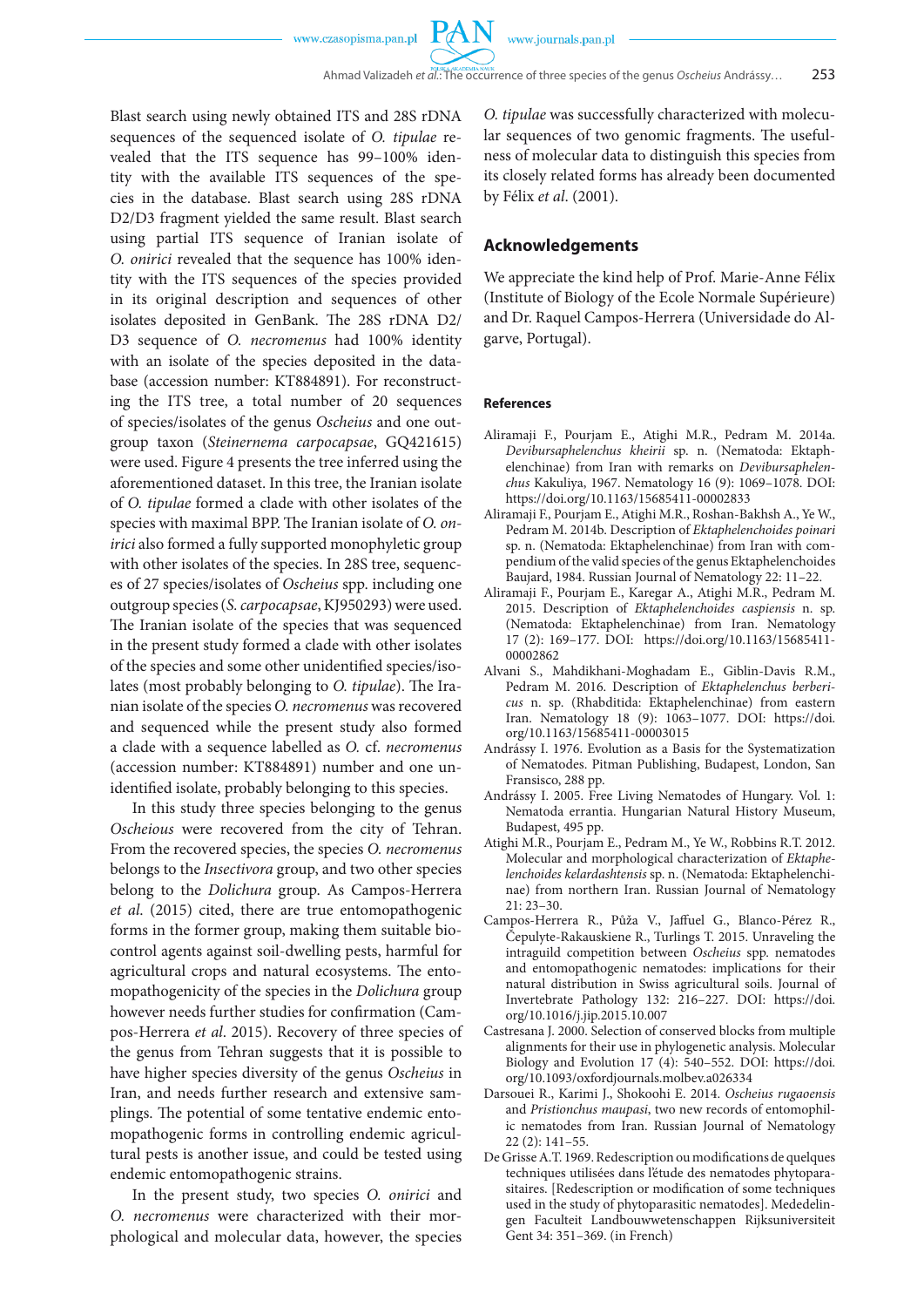

- Drummond A.J., Rambaut A. 2007. BEAST: Bayesian evolutionary analysis by sampling trees. BMC Evolutionary Biology 7, 214 pp. DOI: https://doi.org/10.1186/1471-2148-7-214
- Dichtel-Danjoy M.L., Félix M.A. 2004a. Phenotypic neighborhood and micro-evolvability. Trends in Genetics 20 (5): 268–276. DOI: https://doi.org/10.1016/j.tig.2004.03.010
- Dichtel-Danjoy M.L., Félix M.A. 2004b. The two steps of vulval induction in *Oscheius tipulae* CEW1 recruit common regulators including a MEK kinase. Developmental Biology 265 (1): 113–126. DOI: https://doi.org/10.1016/j. ydbio.2003.09.010
- Edgar R.C. 2004. MUSCLE: multiple sequence alignment with high accuracy and high throughput. Nucleic Acids Research 32 (5): 1792–1797. DOI: https://doi.org/10.1093/ nar/gkh340
- Félix M.A., Vierstraete A., Vanfleteren J. 2001. Three biological species closely related to *Rhabditis* (*Oscheius*) *pseudodolichura* Körner in Osche, 1952. Journal of Nematology 33 (2–3): 104–109. PMCID: PMC2638136
- Ghaemi R., Pourjam E., Álvarez-Ortega S., Pedram M., Atighi M.R. 2015. A curious nematode, *Diploscapteroides persicus* n. sp. (Nematoda: Rhabditida: Rhabditomorpha) from Iran with note on status of male genital papillae. Nematology 17 (9): 1045–1056. DOI: https://doi.org/10.1163/15685411- 00002922
- Hassani-Kakhki M., Karimi J., Hosseini M., Heydari Sh. 2012. Efficacy of entomopathogenic nematodes against potato tuber moth, *Phthorimaea operculella* Zeller (Lep.: Gelechiidae). 20th Iranian Plant Protection Congress, Shiraz University, Shiraz, Iran, 25–28 August 2012, 987 pp.
- Huson D.H., Scornavacca C. 2012. Dendroscope 3: an interactive tool for rooted phylogenetic trees and networks. Systematic Biology 61 (6): 1061–1067. DOI: https://doi. org/10.1093/sysbio/sys062
- Joyce S.A., Reid A., Driver F., Curran J. 1994. Application of polymerase chain reaction (PCR) methods to identification of entomopathogenic nematodes. p. 178–187. In: "Biotechnology: Genetics of Entomopathogenic Nematode–Bacterium Complexes" (A.M. Burnell, R.U. Ehlers, J.P. Masson, eds.). Proceedings of Symposium and Workshop, St. Patrick's College, Maynooth, Co. Kildare, Ireland, Luxembourg, European Commission, DG XII.
- Lam A.B.Q., Webster J.M. 1971. Morphology and biology of *Panagrolaimus tipulae* n. sp. (Panagrolaimidae) and *Rhabditis* (*Rhabditella*) *tipulae* n. sp. (Rhabditidae), from leatherjacket larvae, *Tipula paludosa* (Diptera: Tipulidae). Nematologica 17 (2): 201–212. DOI: https://doi. org/10.1163/187529271x00044
- Larget B., Simon D.L. 1999. Markov chain Monte Carlo algorithms for the Bayesian analysis of phylogenetic trees. Molecular Biology and Evolution 16 (6): 750–759. DOI: https:// doi.org/10.1093/oxfordjournals.molbev.a026160
- Liu Q.Z., Mrácčk Z., Zhang L.J., Půža V., Dong L.M. 2012. Redescription of *Oscheius chongmingensis* (Nematoda: Rhabditidae) and its entomopathogenicity. Nematology 14 (2): 139–149. DOI: https://doi.org/10.1163/138855411x580777
- Miraeiz E., Heydari R., Álvarez-Ortega S., Pedram M., Atighi M.R. 2015. Molecular and morphological characterization of *Veleshkinema iranicum* n. gen., n. sp. (Nematoda: Hexatylina, Sphaerularioidea) from Iran. Zootaxa 4000 (5): 531–546.
- Nunn G.B. 1992. Nematode molecular evolution. An investigation of evolutionary patterns among nematodes based on DNA sequences*.* Ph.D. thesis, Nottingham, University of Nottingham, UK.
- Nylander J.A. 2004. MrModeltest v2. Evolutionary Biology Centre, Uppsala University. Available on: https://github.com/ nylander/MrModeltest2. Accessed [March 15, 2015]
- Pedram M., Pourjam E., Ye W., Atighi M.R., Robbins R.T., Ryss A. 2011. Description of *Bursaphelenchus mazandaranense* sp. n. (Nematoda: Parasitaphelenchidae) from Iran. Russian Journal of Nematology 19: 121–129.
- Pedram M., Pourjam E., Atighi M.R., Ye W., Houshmand A. 2012. Description of *Ektaphelenchoides sylvestris* sp. nov. (Nematoda: Ektaphelenchinae) from Iran. Annales Zoologici 62 (2): 325–329. DOI: https://doi.org/10.3161/000345412X652864
- Pedram M., Pourjam E., Atighi M.R., Panahandeh Y. 2015. Further studies on soil nematode fauna in north western Iran with the description of one new species. Journal of Nematology 47 (2): 148–152. PMCID: PMC4492290
- Shahabi S., Kheiri A., Rakhshandehroo F., Jamali S. 2016. Occurrence and distribution of nematodes in rice fields in Guilan province, Iran and the first record of *Mylonchulus polonicus*  (Stefanski, 1915) Cobb, 1917 (Nematoda: Mononchina). Journal of Plant Protection Research 56 (4): 420–429. DOI: https://doi.org/10.1515/jppr-2016-0062
- Ronquist F., Huelsenbeck J.P. 2003. MrBAYES 3: Bayesian phylogenetic inference under mixed models. Bioinformatics 19 (12): 1572–1574. DOI: https://doi.org/10.1093/bioinformatics/btg180
- Smart G.C. Jr, Nguyen K.B. 1994. *Rhabditis* (*Oscheius*) *pheropsophi* n. sp. (Rhabditida: Rhabditidae). Journal of Nematology 26 (1): 19–24. PMCID: PMC2619479
- Soleymanzadeh M., Pedram M., Pourjam E., Álvarez-Ortega S. 2016. Description of *Lelenchus brevislitus* n. sp. (Nematoda: Tylenchidae), an example of a cryptic species from Iran and its phylogenetic relationships with other species in the family. Nematology 18 (8): 987–998. DOI: https://doi. org/10.1163/15685411-00003010
- Sommer R.J. 2000. Comparative genetics: A third model nematode species. Current Biology 10 (23): 879–881. DOI: https://doi.org/10.1016/s0960-9822(00)00815-0
- Sudhaus W. 1976. Vergleichende Untersuchungen zur Phylogenie, Systematik, Ökologie, Biologie und Ethologie der Rhabditidae (Nematoda). [Comparative studies on the phylogeny, systematics, ecology, biology and ethology of the Rhabditidae (Nematoda)]. Zoologica 43: 1–228. (in German)
- Sudhaus W. 2011. Phylogenetic systemization and catalogue of paraphyletic "Rhabditidae" (Secernentea: Nematoda). Journal of Nematode Morphology and Systematics 14: 113–178.
- Sudhaus W. 2016. The guild of saprobiontic nematodes associated with ants. Ecologica Montenegrina 7: 600–613.
- Sudhaus W., Hooper D.J. 1994. *Rhabditis (Oscheius) guentheri* sp. n., an unusual species with reduced posterior ovary, with observations on the *Dolichura* and *Insectivora* groups (Nematoda: Rhabditidae). Nematologica 40 (1): 508–533. DOI: https://doi.org/10.1163/003525994x00391
- Sudhaus W., Schulte F. 1989. *Rhabditis* (*Rhabditis*) *necromena* sp. n. (Nematoda: Rhabditidae) from South Australian Diplopoda with notes on its siblings *R. myriophila* Poinar, 1986 and *R. caulleryi* Maupas, 1919. Nematologica 35 (1): 15–24. DOI: https://doi.org/10.1163/002825989x00025
- Tabassum K.A., Shahina F., Nasira K., Erum Y.I. 2016. Description of six new species of *Oscheius* Andrássy, 1976 (Nematoda: Rhabditida) from Pakistan with a key and diagnostic compendium to species of the genus. Pakistan Journal of Nematology 34 (2): 109–161. DOI: https://doi.org/10.18681/ pjn.v34.i02.p109
- Tamura K., Stecher G., Peterson D., Filipski A., Kumar S. 2013. MEGA6: molecular evolutionary genetics analysis version 6.0. Molecular Biology and Evolution 30 (12): 2725–2729. DOI: https://doi.org/10.1093/molbev/mst197
- Torrini G., Mazza G., Carletti B., Benvenuti C., Roversi P.F., Fanelli E., De Luca F., Troccoli A., Tarasco E. 2015. *Oscheius onirici* sp. n. (Nematoda: Rhabditidae): a new entomopathogenic nematode from an Italian cave. Zootaxa 3937 (3): 533–548. DOI: https://doi.org/10.11646/ zootaxa.3937.3.6
- Torrini G., Mazza G., Strangi A., Barabaschi D., Landi S., Mori E., Menchetti M., Sposimo P., Giuliani C., Zoccola A., Lazzaro L., Ferretti G., Foggi B., Roversi P.F. 2016. *Oscheius*